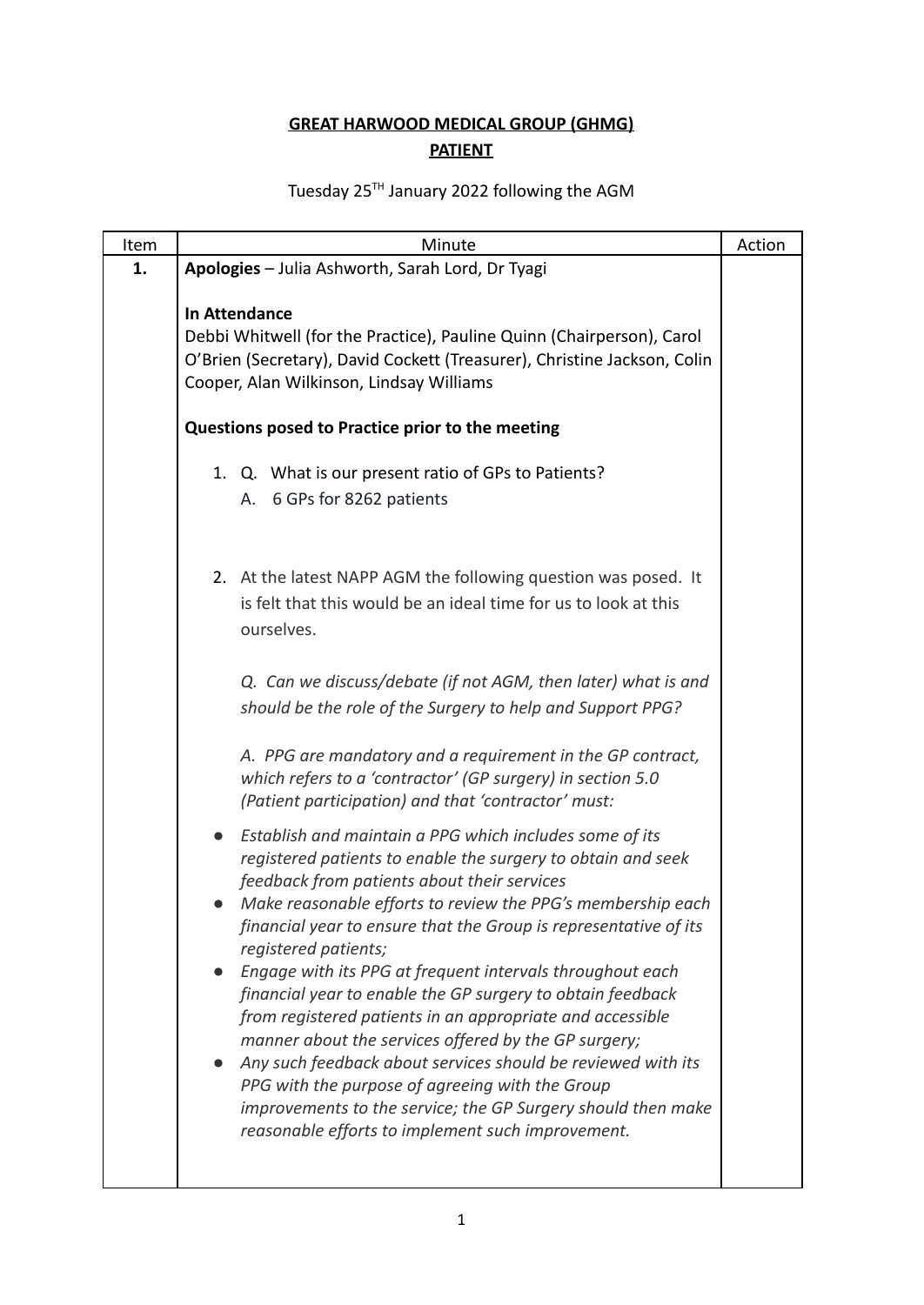|    | Despite these contractual requirements, a significant proportion of<br>practices are providing minimal support and help to their PPGs.<br>Whilst there is little in the way of sanction, the failure to have an<br>engaged PPG can result in a downgrading (of the rating of the<br>practice) provided by the Care Quality Commission (CQC). Perhaps<br>more importantly, a lack of engagement means that practices and<br>their staff miss out on all the great and helpful things supported and<br>engaged PPGs do, several of which can reduce the workload of<br>practice professionals.<br>N.A.P.P are always interested in hearing from our members, what<br>additional support could be provided by practices to PPGs and in using<br>our network and relationships to try to influence the policy agenda in<br>this direction. |  |
|----|----------------------------------------------------------------------------------------------------------------------------------------------------------------------------------------------------------------------------------------------------------------------------------------------------------------------------------------------------------------------------------------------------------------------------------------------------------------------------------------------------------------------------------------------------------------------------------------------------------------------------------------------------------------------------------------------------------------------------------------------------------------------------------------------------------------------------------------|--|
|    | Please would you respond to the above yourselves as to whether you<br>agree/disagree to the above and what our Practice's role should be to<br>help and Support PPG?                                                                                                                                                                                                                                                                                                                                                                                                                                                                                                                                                                                                                                                                   |  |
|    | Practice Response -                                                                                                                                                                                                                                                                                                                                                                                                                                                                                                                                                                                                                                                                                                                                                                                                                    |  |
|    | "Regarding the role of the surgery to help and support the<br>PPG we do try to encourage new patients to sign up when<br>they register with the practice and the newsletters which I<br>send out to patients invite them to join the group. I could try<br>sending text messages to patients asking them to contact the<br>practice if they are interested in joining the PPG? The best way<br>to seek feedback is with a patient questionnaire/survey. As<br>the last PPG survey was undertaken several years ago this<br>would be a good time to run another one. If the group have<br>suggested topics for a survey I will be happy to draft one or we<br>can discuss at a future meeting when I am in attendance?"                                                                                                                 |  |
| 2. | <b>Accept Minutes from October 2021</b><br>Proposed - David Cockett<br>Second - Colin Cooper                                                                                                                                                                                                                                                                                                                                                                                                                                                                                                                                                                                                                                                                                                                                           |  |
| 3. | <b>Matters Arising</b><br>a) Sarah was looking into if it was possible to release the<br>'Pre-bookable' appointments at a different time of day to<br>alleviate the phone congestion at 8am.<br>"I have updated the website with the changes to<br>appointments. I am happy to send a newsletter out, please                                                                                                                                                                                                                                                                                                                                                                                                                                                                                                                           |  |

I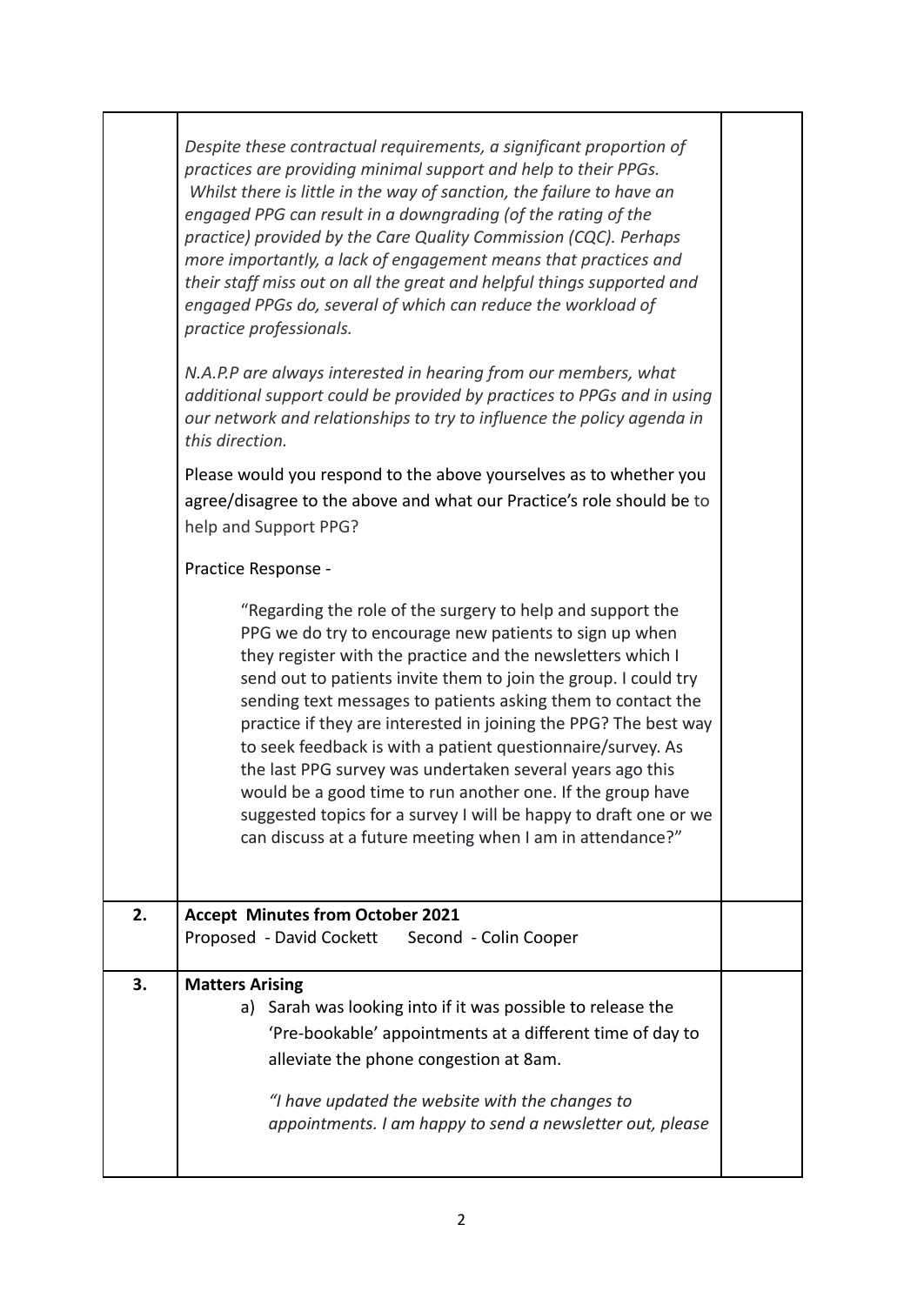|    | let me know after the meeting if there is anything else you<br>would like me to include.<br>I am sorry but I haven't explored the option to release<br>pre-booked appointments at a different time. I will raise it<br>at this week's clinical meeting and let you know the<br>outcome".<br>b) Lyndsay put a message on FB regarding no toys are<br>available within the reception due to covid. | Sarah |
|----|--------------------------------------------------------------------------------------------------------------------------------------------------------------------------------------------------------------------------------------------------------------------------------------------------------------------------------------------------------------------------------------------------|-------|
|    | c) David disposed of the toys.                                                                                                                                                                                                                                                                                                                                                                   | Carol |
|    | d) Carol sent a letter to CEO of Hyndburn Leisure re; Mercer<br>Hall - replies read out and is on-going. To right a further<br>letter Re; complementary transport<br>to the Hyndburn pool.                                                                                                                                                                                                       |       |
|    |                                                                                                                                                                                                                                                                                                                                                                                                  |       |
| 4. | GHMG-On-going & new developments                                                                                                                                                                                                                                                                                                                                                                 |       |
|    | Staff joining the Practice -<br>Dr. Kashif Iqbal ST1 Junior doctor Feb - Aug<br>Begum Hussain our new HCA<br>New 3rd year students from UCLAN who will work alongside all<br>staff<br>Anne Feathers - Receptionist<br>New Mental Health worker from February<br>Pharmacy Team through PCN                                                                                                        |       |
|    | Staff leaving/left the Practice<br>Dr Ken has now finished his training<br><b>Sharon Green HCA</b><br>$\bullet$<br>Andy Jones Physiotherapist<br>Julie Bartley Receptionist<br>$\bullet$                                                                                                                                                                                                         |       |
|    | All services now resumed; well person checks, respiratory, baby clinics<br>etc                                                                                                                                                                                                                                                                                                                   |       |
|    | Same day video appointments available from 12.30pm provided by<br>East Lancashire Alliance (ELA).                                                                                                                                                                                                                                                                                                |       |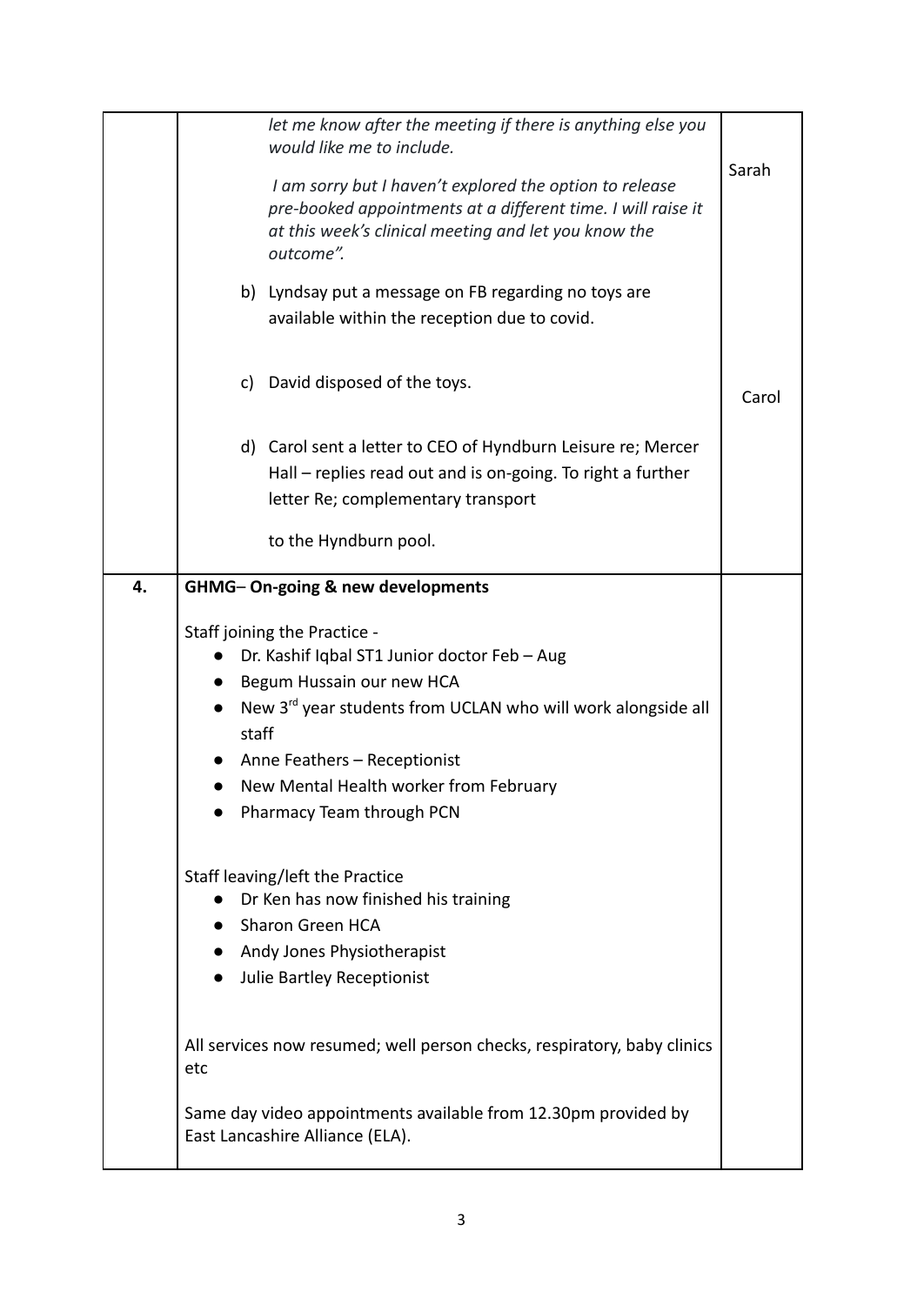|    | The ELA will take over the out-of-hours extended service from the<br>end of March 2022. |          |
|----|-----------------------------------------------------------------------------------------|----------|
| 5. | <b>PPG Updates</b>                                                                      |          |
|    | New Activities Booklet<br>a)                                                            |          |
|    | We now have up to date information from; Trinity                                        |          |
|    | Methodist Church (inc details of the Play Group), Bank Mill                             |          |
|    | House, Churchfield House, Carers Link, Hyndburn                                         |          |
|    | Ramblers, Up & Active (Hyndburn Leisure), U3A, Civic                                    |          |
|    | Society, Community Action Group, Gt. Harwood Cricket                                    |          |
|    | Club, Gt. Harwood Rovers, Cafe Latte, Libraries, Stepping                               |          |
|    | Out, Community Solutions, Hyndburn Hub, Women's<br>Institute,                           |          |
|    | We still need to make contact or receive information from;                              |          |
|    | Cross Axes Veterans Cafe, CVS, 1 <sup>st</sup> Call Hyndburn, Bowling                   |          |
|    | Clubs, Uniform Organisations, Be Strong, Mini Paint Pods                                |          |
|    | (Accrington), Hyndburn Family Zone website, Hyndburn                                    |          |
|    | Baby Bank, Stay & Play (Baptise Church C-L-M), Teeny Time                               | Pauline/ |
|    | (Ozy), Tesco Breakfast Club                                                             | Carol/   |
|    |                                                                                         | Lindsay  |
|    | A list of activity groups were discussed but it was decided                             | Lindsay  |
|    | to leave this to the sub-committee. Any activities that do                              |          |
|    | not fit with the Tesco brief will be put on our Facebook                                |          |
|    | page.                                                                                   |          |
|    | To contact Children's & Wellbeing Service for other                                     |          |
|    | signposting.                                                                            |          |
|    |                                                                                         | Carol    |
|    | It is envisaged that we should make a deadline of the end                               | Lindsay/ |
|    | of March 2022 for all details to be confirmed so at our                                 | Carol/   |
|    | next meeting we can discuss the first draft.                                            | Pauline  |
|    |                                                                                         | Pauline/ |
|    |                                                                                         | Carol    |
|    | We are to enquire as to what local printers<br>charge.                                  |          |
|    | b) Facebook; to put regular content on Facebook                                         |          |
|    | c) WI presentation; Wednesday $13^{th}$ July 2-4pm                                      |          |
|    | Talking about what we do and showing them our booklet.                                  |          |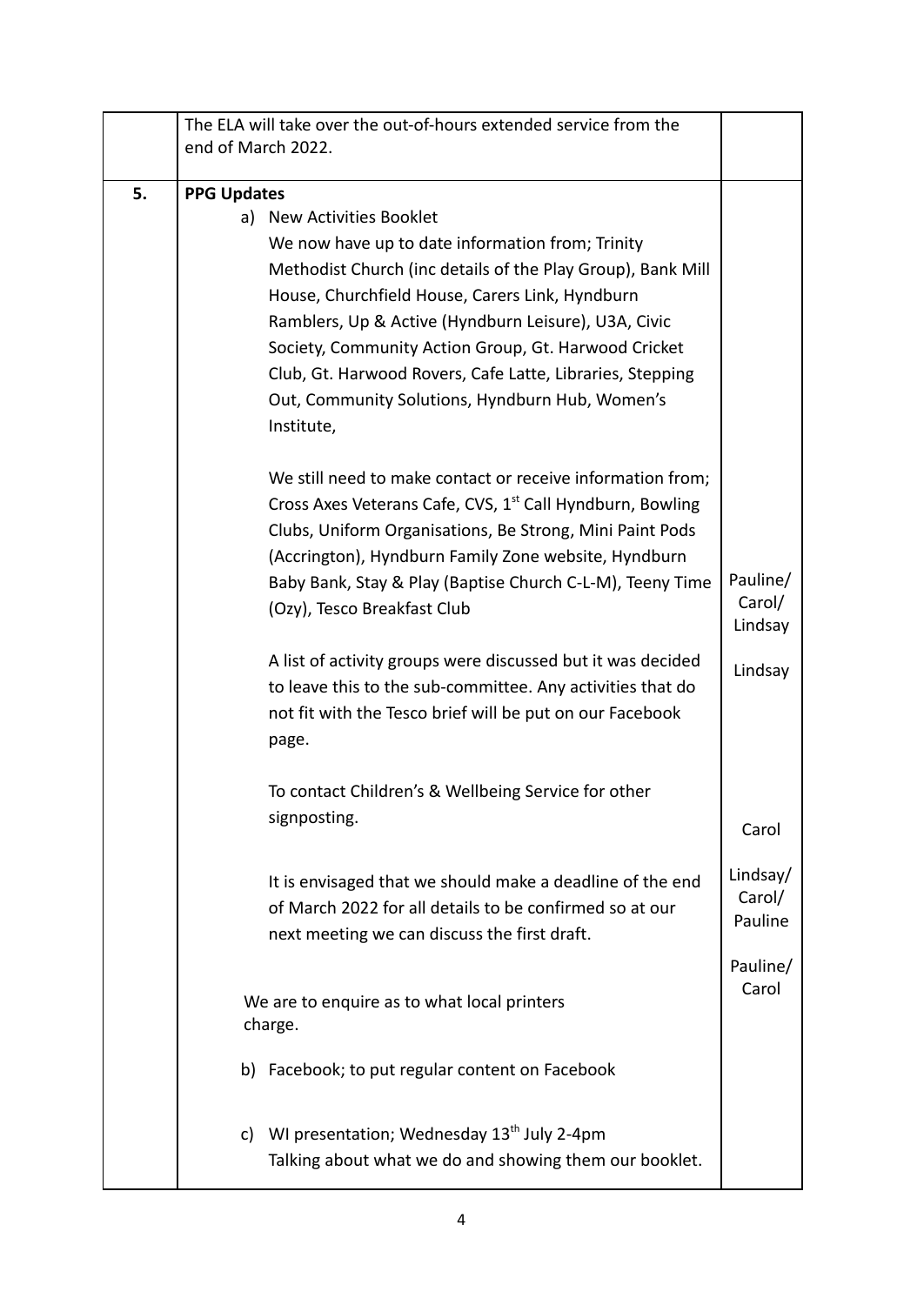| 6. | <b>Feedback from Patients</b>                                                                                                                                                                                                                                                                                                                                                                                                                                                                                                                                                                                                                                                                                                                                                                                                                                                                                                                                                                                                                                                                                                                                                                                                                                                                                                                                                                                                                                                                                                                                                                                                                                                                                                                                   |  |
|----|-----------------------------------------------------------------------------------------------------------------------------------------------------------------------------------------------------------------------------------------------------------------------------------------------------------------------------------------------------------------------------------------------------------------------------------------------------------------------------------------------------------------------------------------------------------------------------------------------------------------------------------------------------------------------------------------------------------------------------------------------------------------------------------------------------------------------------------------------------------------------------------------------------------------------------------------------------------------------------------------------------------------------------------------------------------------------------------------------------------------------------------------------------------------------------------------------------------------------------------------------------------------------------------------------------------------------------------------------------------------------------------------------------------------------------------------------------------------------------------------------------------------------------------------------------------------------------------------------------------------------------------------------------------------------------------------------------------------------------------------------------------------|--|
|    | The Practice are pleased to have received three written pieces of<br>feedback since our last meeting;                                                                                                                                                                                                                                                                                                                                                                                                                                                                                                                                                                                                                                                                                                                                                                                                                                                                                                                                                                                                                                                                                                                                                                                                                                                                                                                                                                                                                                                                                                                                                                                                                                                           |  |
|    | 1. Congratulation to Great Harwood staff<br>In March this year my wife and I visited Tenerife on holiday.<br>Unfortunately we were 'trapped' because of the Pandemic but<br>we had sufficient prescription tablets for the intending length<br>of holiday.<br>We ended up staying for a total of four months so we had<br>insufficient medication as we are both on a repeat<br>prescription each month.<br>I contacted the Great Harwood surgery and spoke to Pam<br>Mason and outlined our predicament. I had visited a<br>pharmacy in Tenerife but was told I would require a<br>prescription from my doctor especially Co-Codamol tablets.<br>Later the same day I again spoke to Mrs Mason and she<br>arranged for our medical history to be emailed to a friend of<br>mine in Tenerife. Unfortunately that day there was a<br>connection problem in Tenerife so the email was not received.<br>I again contacted the surgery and the email was successfully<br>received and I believe this was sent by Debbi Whitwell.<br>The pharmacy in Tenerife accepted the documentation in<br>relation to our prescription but NOT for the Co-Codamol.<br>Later in the lockdown my wife was suffering badly with pain in<br>her groin (she thinks it her hip that needs replacing) so I<br>contacted the surgery and spoke with Dr Baister who was very<br>professional and indicated, that having read her medical<br>history, he would write a letter referring her for further<br>treatment.<br>This letter may seem long winded but it boils down to<br>excellent assistance we had from the persons named above<br>for which my wife and I are extremely grateful. I would ask<br>that our sincere thanks be brought to the attention of the<br>persons named. |  |
|    | 2. I recently had a problem gaining Patient Access and rang the                                                                                                                                                                                                                                                                                                                                                                                                                                                                                                                                                                                                                                                                                                                                                                                                                                                                                                                                                                                                                                                                                                                                                                                                                                                                                                                                                                                                                                                                                                                                                                                                                                                                                                 |  |
|    | surgery on Wed 12 <sup>th</sup> at 8.15am. I would like to thank the                                                                                                                                                                                                                                                                                                                                                                                                                                                                                                                                                                                                                                                                                                                                                                                                                                                                                                                                                                                                                                                                                                                                                                                                                                                                                                                                                                                                                                                                                                                                                                                                                                                                                            |  |